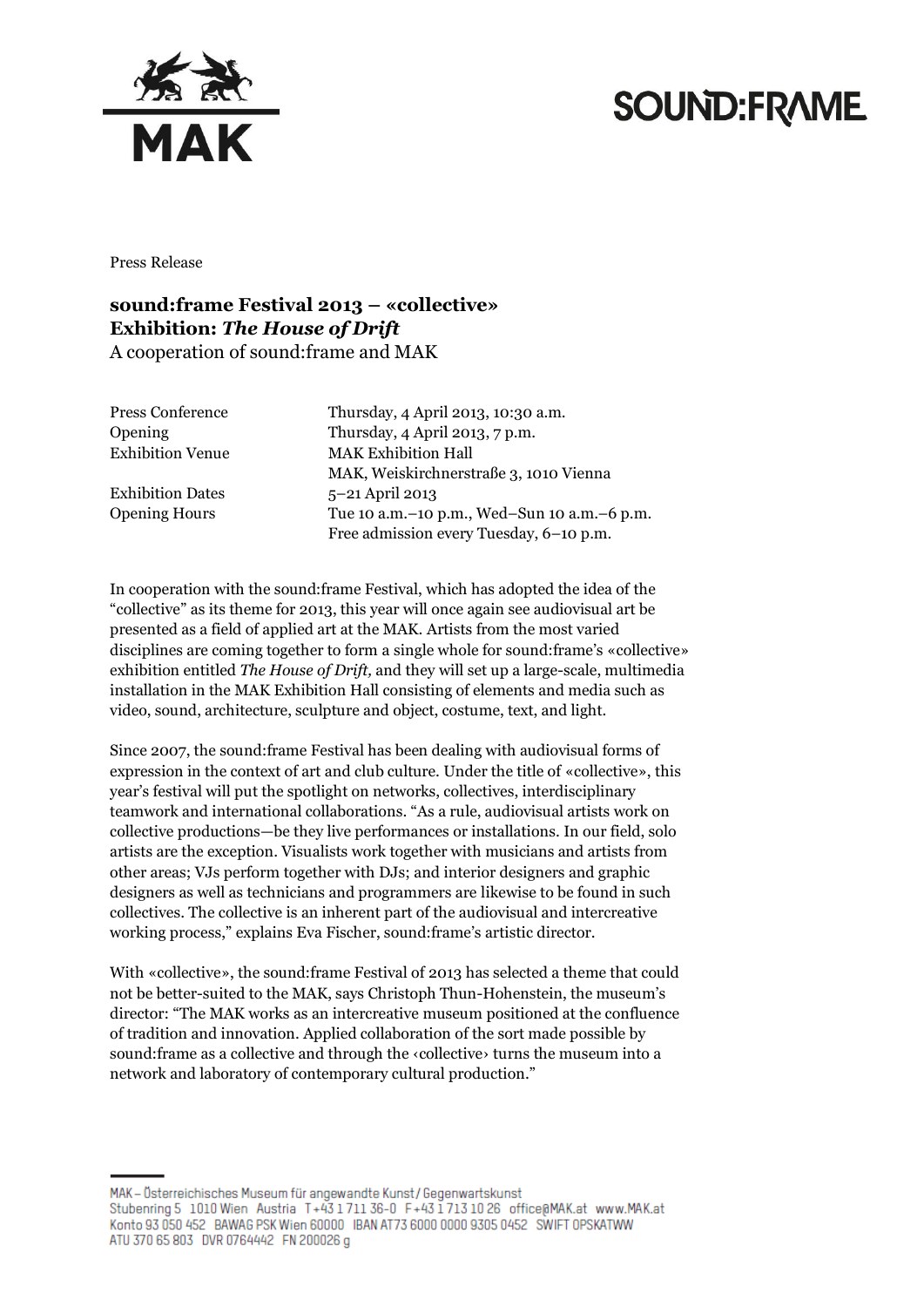# **SOUND:FRAME**



In a process lasting several months, the exhibition *The House of Drift* has been developed as a collaborative work by a purpose-formed group of artists consisting of depart (creative direction), Gerald Moser & Christina Simmel (architecture & installations), Andreas Waldschütz & team (photo & video shoots), Lisi Lang & team (costumes), Sebastijan Geč & team (performance) and Eva Fischer (curator). The masks, costumes, videos, sounds, photographs, and patterns of movement born out of this process connect traditional influences with the innovative styles of the participating artists, ultimately melding all this into a collective whole. Inspiration for this approach was taken from groups of eusocial insects such as bee and termite colonies, from clan organization structures and the tribal orders of various cultures, and from the aesthetics of ritual masks and costumes.

The sound:frame x MAK NITE Special, to take place on 11 April 2013 from 7 p.m. to midnight, will include the opportunity to visit the exhibition for free as part of depart's live AV performance *GLYPH* with DJs Harry Unger (jump & run, TechnoSubmarine | Vienna), Irieology (Scooby Duo | Vienna) and Lupo (jhruza records, Schönbrunner Perlen | Vienna).

Detailed biographies of the artists participating in the exhibition *The House of Drift,*  as well as information on the entire program of 2013 sound:frame Festival – «collective», can be found at: [http://2013.soundframe.at/en/press/.](http://2013.soundframe.at/en/press/) The complete sound:frame Festival 2013 – «collective» press kit is also available at MAK.at/press.